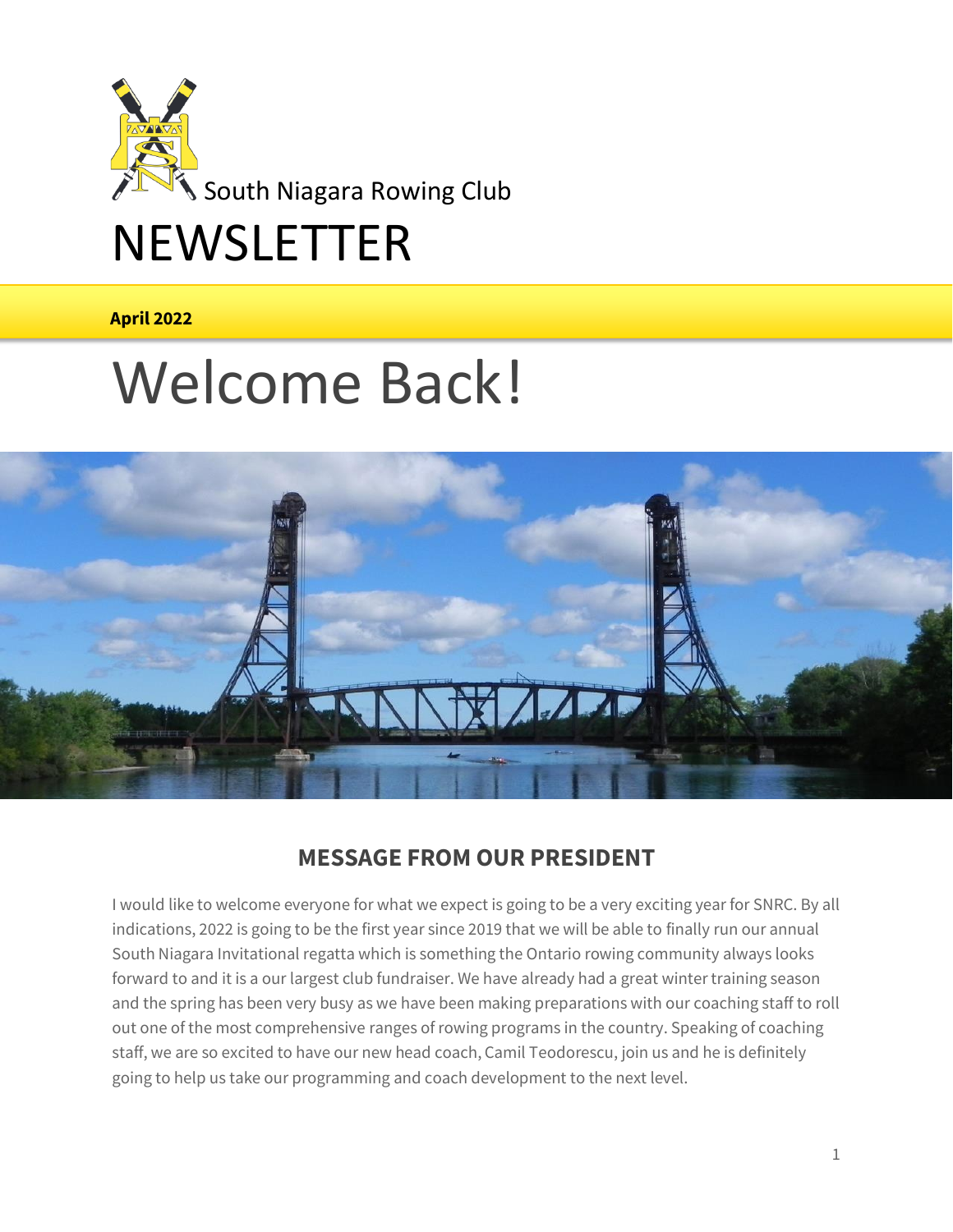One thing the pandemic has shown us is that we need to maintain a diversified range of programs and while our U17/U19/U23/Senior and Masters Competitive programs are still our mainstays, this year we will be putting a lot of energy and effort in to growing our Summer Camp, Learn to Row and Recreational programs. SNRC was one of the very few clubs that was able to actually grow its membership base in 2020 and then again in 2021, reaching 174 members. The success of the club was largely due to the hard work of our staff but our membership was also extremely supportive during these very trying times and we sincerely thank everyone for their support.

Since last fall, we have continued to identify opportunities to invest in our fleet of rowing shells and have added another two doubles. Also this will be our first full year with our training singles which will be absolute game-changers for both our youth and adult programs. The year will also see the restart of our club spirit wear program led by our new club mascot (still to be named!) who shows that we mean business when it comes to rowing. We will also be working hard to restart our corporate sponsorship program which has been extremely important providing more than \$70,000 of support over last 10 years. I am also very excited to see this newsletter come to fruition and we hope that this will be a great way to share club events and stories so that everyone will be aware of all the awesome things going on at the club and introducing you to the wonderful people we have as staff and members within the SNRC family.

This year will be the first step in what we hope is a path to something a little more normal. 2022 will mark the Club's 46th year (and our 40<sup>th</sup> SNRC Head of the Welland Regatta) and we will continue to carry on with our core mission "*to bring new participants of all ages into the sport of rowing, to develop their fitness, athleticism and rowing skills, and to further their interest, involvement and achievement in rowing*". However, the last 2 years have taught us there will be many challenges along the way to achieve this mission and we will need to turn these challenges into opportunities if we are to be successful. I can't stress how important it is going to be for everyone, both new members and club veterans, to get involved in 2022 to help the club achieve its true potential. This is your club and will always be a reflection of the energy and efforts of its membership.

Thanks and I look forward to seeing you at the club and on the water!

Kevin Fuller SNRC President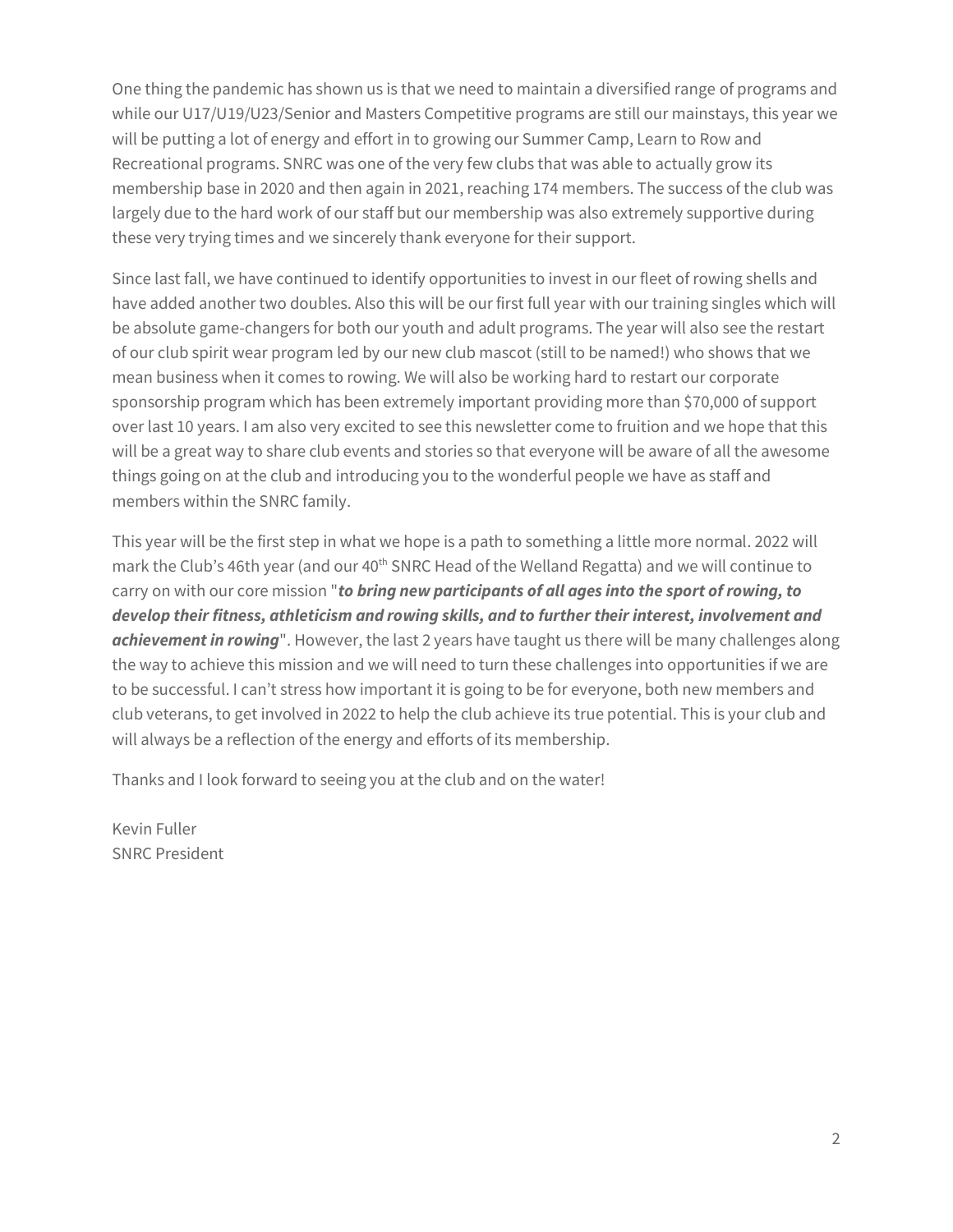### **CLUB NEWS**



**We are hiring** multiple coaching positions, as well as administrative and marketing positions. All postings close April 8<sup>th</sup>. Have you applied?



Please welcome SNRC's **New Head Coach** Camil Teodorescu



Please welcome our **new mascot**. We need your help for a name. Please submit your ideas to [info@rowsnrc.ca](mailto:info@rowsnrc.ca) by April 30<sup>th</sup>

**SNRC Spirit Wear Online Webstore** is opening April 8<sup>th</sup> for Spring. All orders due by April 22<sup>nd</sup> (we are aiming for an early to mid May delivery). All orders include a free mascot sticker. Lots of selection, personalized items and even options for our crew Mom's and Dad's. Store link will be available on our website.

**Visit [www.rowsnrc.ca](http://www.rowsnrc.ca/) all the details!**